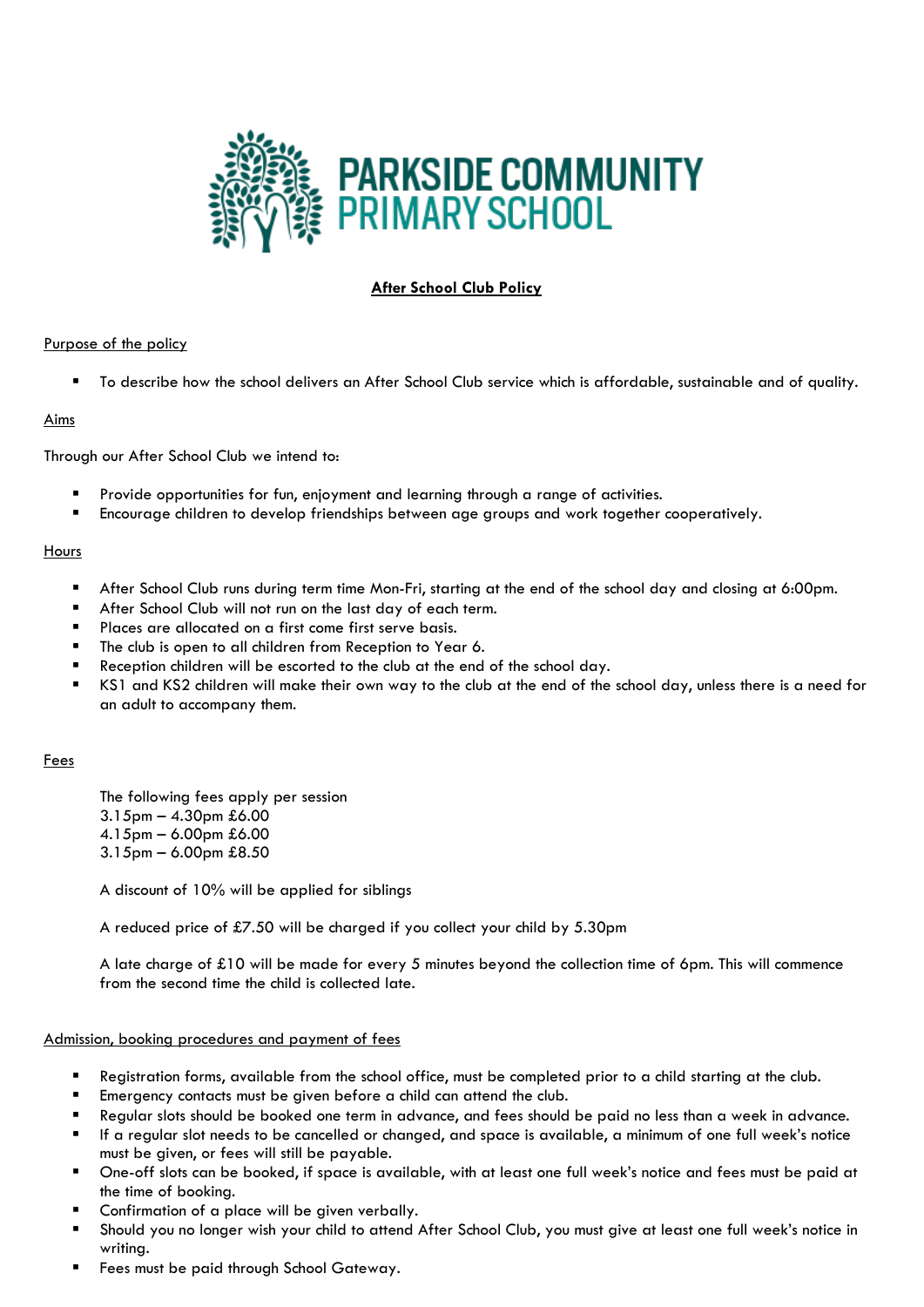- If a session has not been paid for, in advance, the child will not be able to stay and a member of staff will contact you to arrange immediate collection.
- If a parent is experiencing difficulty with payment of their fees, they should contact the School Business Officer.
- In the unlikely event that there is debt against an account, the place will be cancelled until all fees have been paid. The place may be reinstated once all outstanding debts have been cleared, in agreement with the Headteacher, and subject to availability

## Absence

- If your child has been booked into After School Club in advance and they are absent from school the fees are still payable.
- There will be no charge if the child misses a session due to a Parkside educational or residential trip.

# Venue

- After School Club is usually based in the Dining hall. Different activities are carried out in other locations within the school premises.
- If After School Club is being based in a different location, such as during parent evenings, parents/carers will be informed via the school text messaging service.

# Register and Collecting

- A register of children who attend After School Club is taken at the start of each session. This register is filed in the After School Club folder which is kept in the school office.
- Parents should collect their children from the Breakfast/After School Club door via the pedestrian gate on Aycliffe Road.
- If children are in a different location (e.g. Library, playground) a member of staff will arrange for them to come to the Dining hall.
- Parents are required to sign the register when collecting their child. They must also inform a member of staff before leaving with their child.
- If a parent is unable to collect their child as arranged, they must call the number at the bottom of this policy immediately.
- Only adults named on the after school club contract will be able to collect your child. Your child will not be released to anyone under the age of 16.

## Late collection

- If a child has not been collected by the end of the session, parents will be contacted in the first instance by telephone. The additional contacts parents have been provided will be telephoned in the second instance. If these contacts are unavailable after approximately 30 minutes, Childrens Schools and Families will be telephoned.
- If a child is picked up late a charge of £10 will be made for every 5 minutes beyond the collection time of 6pm. This will commence from the second time the child is collected late.

## Snacks

- There will be time for children to eat a healthy snack, which will be provided.
- **Fight** Fresh drinking water is available to the children at all times.

## Activities/ Provision

- A range of activities are planned each session for the children in After School Club,. These may include role-play, creative, reading, cooking, computers/iPads, learning & discovery, outdoor activities, movies as well as an opportunity to complete homework.
- The age of the children are considered when planning activities to ensure they are appropriate.

## Behaviour

 The school's behaviour policy will be followed. Only in extreme cases will a child be excluded for a fixed term or permanently.